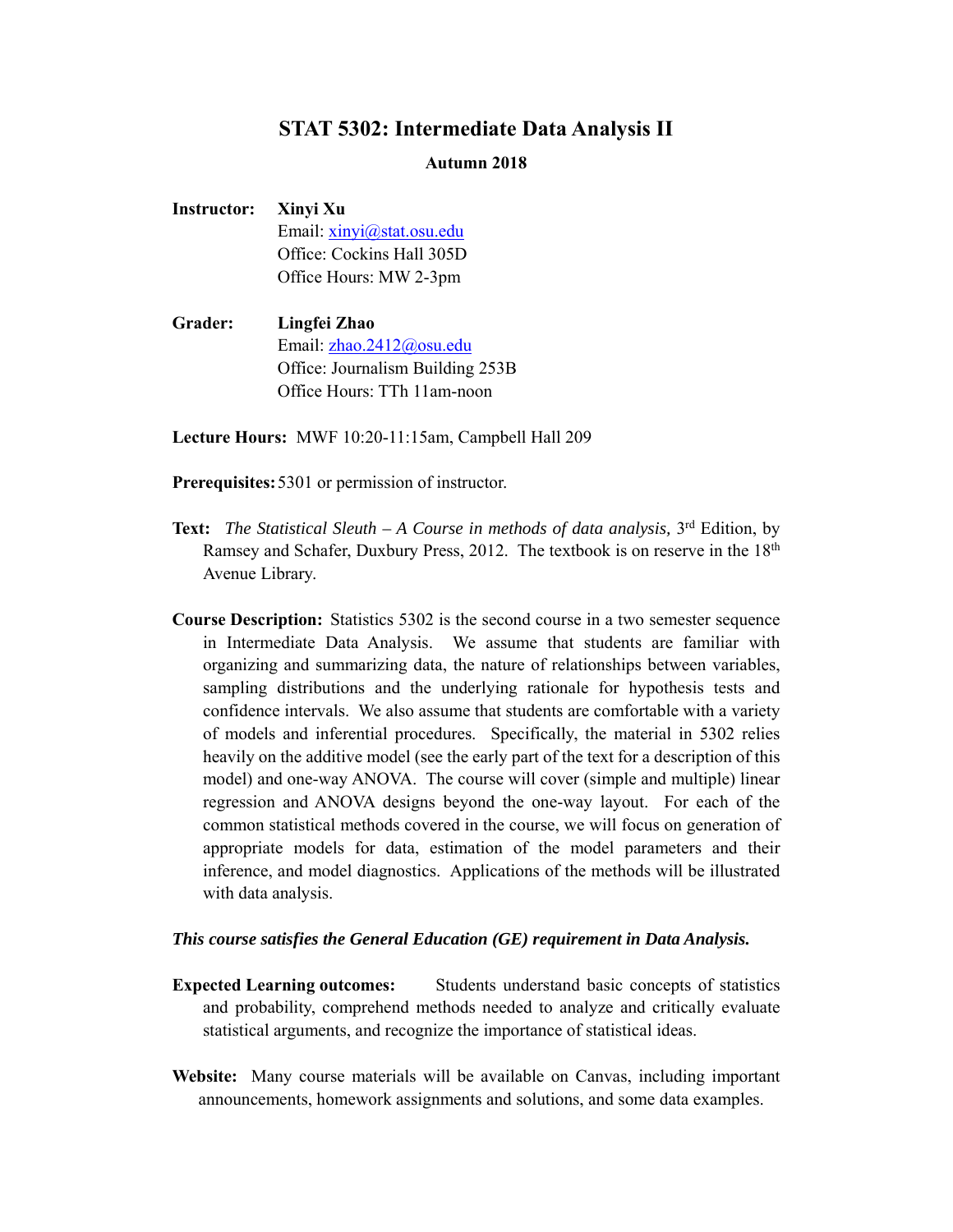**Statistical Computing:** You will be required to do some basic statistical analyses on the computer using the statistical software package R for your assignments. Information on R will be given on the course website.

| Grading:            |     |
|---------------------|-----|
| <b>Homework</b>     | 30% |
| Midterm             | 30% |
| Comprehensive Final | 40% |

**Homework:** Homework will be collected approximately bi-weekly. **NO late homework will be accepted.** When you put together your homework solutions, be sure to include computer output as part of your answer. Computer output alone without proper interpretation of the result would not be considered a complete answer either and you may lose points. You don't need to include R script itself in your homework unless it is necessary to justify your answer.

**Exams:** There will be one midterm and one final exam.

Midterm (tentative): October 15, Monday, in class

Final (Comprehensive): December 11, Tuesday, 10-11:45am

- Both exams will be in-class, close-book/closed-notes; however, you will be allowed a calculator and double-sided  $8.5" \times 11"$  formula sheets (one page for the midterm and two pages for the final).
- There will be NO makeup exams. The only excuses for missing an exam are a serious illness or a major family crisis. Proof must be provided in the form of an official document. A note from a family member alone is not sufficient.
- You have until one week after receiving your grades on the exams to dispute the grade; the same applies to any homework grade. Note that when asking for a question to be re-graded, the entire assignment/exam may be re-graded, and so you run the risk of losing more points than you gain back.
- **Academic Misconduct:** Although students are encouraged to work together on assignments, each student must submit their own written work in his or her own words. Academic misconduct will not be tolerated and will be dealt with procedurally in accordance with University Rule (http://oaa.osu.edu/procedures).
- **Special Accommodations:** The University strives to make all learning experiences as accessible as possible. If you anticipate or experience academic barriers based on your disability (including mental health, chronic or temporary medical conditions), please let me know immediately so that we can privately discuss options. You are also welcome to register with Student Life Disability Services to establish reasonable accommodations. After registration, make arrangements with me as soon as possible to discuss your accommodations so that they may be implemented in a timely fashion. **SLDS contact information**: **slds**@osu.edu; 614-